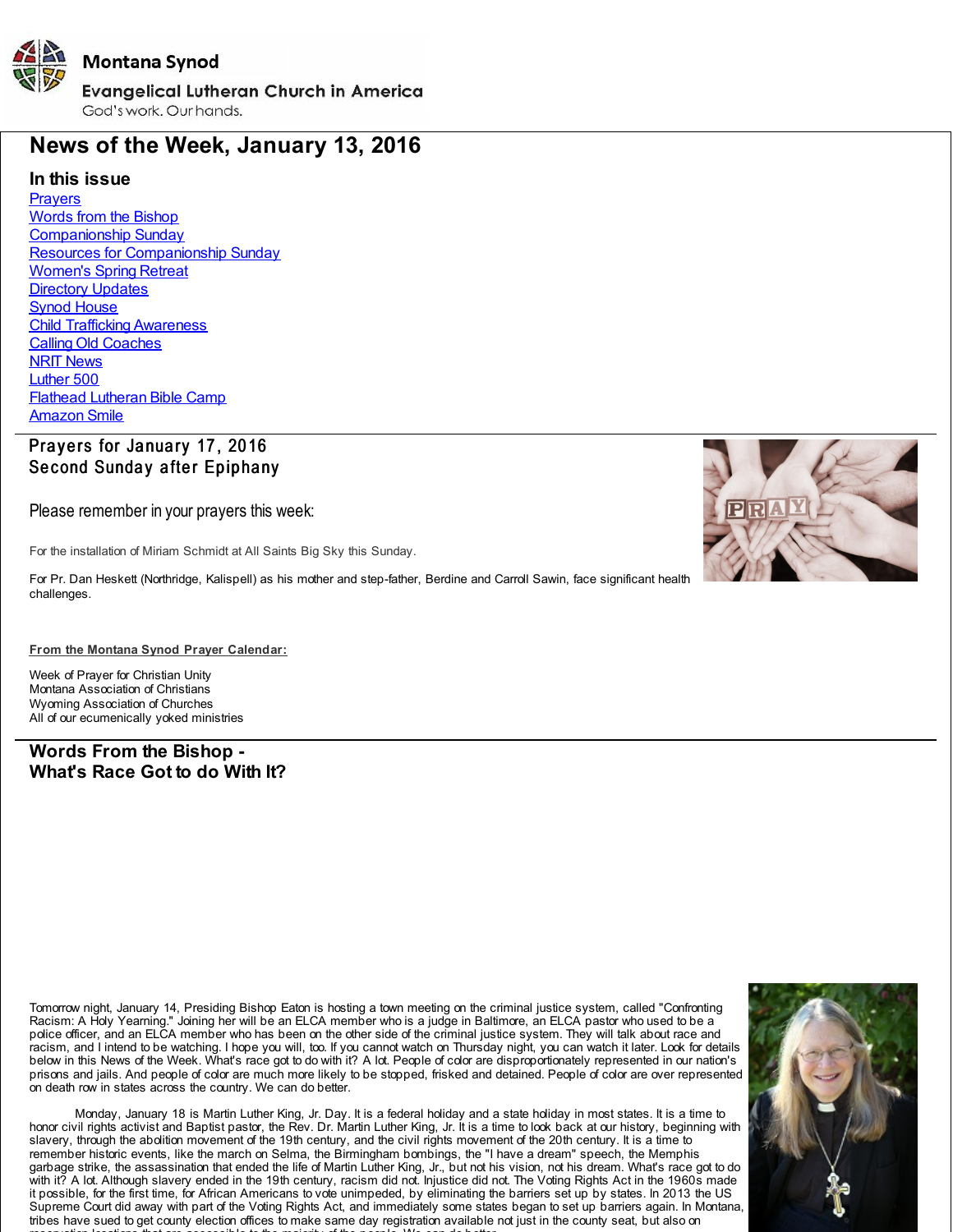reservation locations that are accessible to the majority of the people. We can do better.

In Great Falls, a former Ku Klux Klan advocate has publicly proclaimed that he has repented of his racist ways, and is organizing a tribute to Dr. King at a local Methodist church. The public is confused-is this for real? Has he really changed? Time will tell.

As Christians we believe in the reality of sin. And racism is a sin. It is not believing and acting as if God created us all in God's image. Racism is living as if one race is better than others, and entitled to all the privileges, none of the hardships. But as Christians we also believe in repentance, conversion, *metanoia.* Paul went from persecuting Christians to embracing the living Christ. Is it possible to be a recovering racist? I think so.

Bishop Eaton's webcast and the materials that go with it challenge us to look deep within ourselves, to acknowledge the racism that pervades our society, and to repent. What's race got to do with it? A lot.

"But now that faith has come, we are no longer subject to a disciplinarian, for in Christ Jesus you are all subject to a disciplinarian, for in Christ Jesus you are all children of God through faith. As many of you as were baptized into Christ have clothed yourselves with Christ. There is no longer Jew of Greek, there is no longer slave or free, there is no longer male and female; for all of you are one in Christ Jesus.

This is our hope.

Jessica Crist, Bishop

Click [this](http://r20.rs6.net/tn.jsp?f=001KrBvKmQaSOiw8pH6hy8Wh96lvg1AM4L7BI364AK0x702nq9ZZZMXf2yloXuQXj3gxKC6JcY9RpzVPsWMBaLahE9kGzY75WoSSrqdDdjYF1sTpXfGsso8Cap6H8ccv6MA06WKbSF-NXOjJRTQjqqt_y962yK9OoHI1zXDJE92HdREIpRNTBqauA==&c=&ch=) link to go to the livestream page. This is also where you can find the recorded session.

#### Companionship Sunday January 24th

Mark your calendars, and watch for information and resources in the new year.

On January 24, the Montana Synod will celebrate our relationship with the Cape Orange Diocese of the Evangelical Lutheran Church of Southern Africa, and our relationship with the Bolivian Evangelical Lutheran Church, our two companion synods.

We will provide worship resources celebrating both companion churches. And we will provide a list of speakers who could preach, do a children's sermon or temple talk, do an adult class or youth group on one or both of our companion synods. You could also use this Sunday to highlight other aspects of global mission, like the missionaries we sponsor, the Young Adults in Global Mission, and more.

Another possibility is to arrange to Skype with companions in Bolivia or South Africa. If you want assistance with that, Colter McCarty will help you set that up.

January is the season of Epiphany, when the light of Christ shines on the entire globe. We'd like to celebrate with lifting up our companion synods. And if January 24 doesn't work for you, you can always designate another Sunday.

#### Click here for both [Litanies.](http://r20.rs6.net/tn.jsp?f=001KrBvKmQaSOiw8pH6hy8Wh96lvg1AM4L7BI364AK0x702nq9ZZZMXf9AKPYfRqSW5fAOOeaImT82q3nKfNNdTJk7NoqDDA0hPeRfSKnyRrP5sPuhUTKN3h5DmMnqaNvaDFbzqSsL9dEWBgqu0Ag_-xxHmdaR4bJa9rkp_DlufP11ZWSyZfDoggiyPS6WiuNIW0wpJLJClCbMytyO9ut1b-PFayI6FpbAx&c=&ch=)

### Resources for Companionship Sunday

As you prepare for Companionship Sunday, January 24, you may want to be in contact with one of these persons who have been part of companionship visits to our companion synods in Bolivia and/or South Africa. Some may be available by Skype. Some may be available at a time other than January 24.

#### Click here to [download](http://r20.rs6.net/tn.jsp?f=001KrBvKmQaSOiw8pH6hy8Wh96lvg1AM4L7BI364AK0x702nq9ZZZMXf6VgkKvLvfJ32bHeoc0E_ko1oQSgfhWIIp0wEc5XoSHdeMpcCUaVwz9DOXxsSqw1vv6rZAgUANVFxw5m58DhBTWPcakGuM3GCFu7sSS-ituTxObo6HkqpwVDA7-Zv_0blONdSU47nut3wmB4yQcCFPtYUVSio53HRISq07k2SEGDlooTYIQ62DOFw2sx1a3UAW2GIT6UZQ5XryIlH4BiKRL3ZHySrDbmfVtjJX26Haf6&c=&ch=) the list.

### **New Fair Trade Leader Guide from Lutheran World Relief Makes Planning Easy**

If your congregation is thinking about starting a Fair Trade ministry (or if you'd like to help out your "FTP"-Fair Trade Person), Lutheran World Relief has a great, free resource for you called the Fair Trade Leader Guide.

This beautiful booklet takes you inside the process of setting up your congregation's Fair Trade Ministry and includes:

- Guidance on how to set up a Fair Trade ministry unique to your congregation's needs;
- A year-long calendar of events you can use to plan out your annual Fair Trade activities;
- Stories of the people and communities your congregation reaches through Fair Trade;
- Special prayers to use throughout your program year;

We hope that this resource will make the experience of planning and carrying out a Fair Trade ministry even more enjoyable and meaningful.

Order your copy in the Resources section of the LWR website, or at this link:

http://lwr.org/site/apps/ka/ec/product.asp? [c=dmJXKiOYJgI6G&b=8297945&en=buILJ0OHJaLULaMKJ9KRL6MUKlJOK4NSImLSKaO1IuIbG&ProductID=2176017#\\_ga=1.62515433.496743524.1442437920](http://r20.rs6.net/tn.jsp?f=001KrBvKmQaSOiw8pH6hy8Wh96lvg1AM4L7BI364AK0x702nq9ZZZMXf9qgAjTulgtTm9C3wAUAXtq5InfYWRRylRTSoYvpo5qpp4F_1Z2dKXNpDnuIo-Dh0jlZyxPEFqH_pug6930SUsPJwJrJaN25WkM6d2O45uHeRzNNla32mORuCNv6g0EAV2i5FHZ0DlFw8zvOY4vekuMsV-582vS1BrjcjdOyqjLBZo1qZL-7cPjgOCZseEvHpE0E4vx4H_Sln6KL3YVKevx1AKACmXvMYNH7GmMWrRRdNpW3tHdFLqCJNeWcYQdecHNEbAiPaYuCetX_9UJnLMr2nrl-3FvAkOyyup00ePmxZ1thMqH4pnbqg-837icOKv-3j-X1KBm8Fu4bPL5DCaNKh45lFsZi4g==&c=&ch=)

### Women's Spring Retreat

April 22-24, 2016 Flathead Lutheran Bible Camp

SAVE THE DATE! Plan now to attend the WOMEN'S WOMEN'S RETREAT. Motivating speaker, Fun, Fellowship, Service projects, Music, Great food (no cooking!).... Bring your friends, daughters, mothers, granddaughters (14 and up) along for a fun, restful, spirit-filled weekend on beautiful Flathead Lake. Check out [www.imluchurch.org/womensretreat](http://r20.rs6.net/tn.jsp?f=001KrBvKmQaSOiw8pH6hy8Wh96lvg1AM4L7BI364AK0x702nq9ZZZMXf9qgAjTulgtT7rtiW5HpYlVgGVGBwIggDpXYDSdfDH_Tq-msQLb3LUym04zLH8gq7rcTZ_JdZ9hAUBXGlfedoej78lEH8WVDQiwGKD0st0Z5yecECyO3ZWxAIFKWyopS0jl8UASPOMgh&c=&ch=) for more details, to get on our mailing list and to register! Hope to see you there. Sponsored by the Five Valleys Women and Great Divide Clusters.

# Two phone calls can make a difference.

On Tuesday evening President Obama will include the bi-partisan comprehensive criminal justice reform bill in his State of the Union address. On Wednesday, faith based advocates will be joining the civil rights community, and building on the significance of this



moment. Let us pull together and get this bill passed. Please call your Senators to let them know you want them to support the Sentencing Reform and Corrections Act (SRCA), the first comprehensive criminal justice reform bill in over 30 years. This is a step in the right direction towards turning the tide on the mass incarceration



utheran World Relief.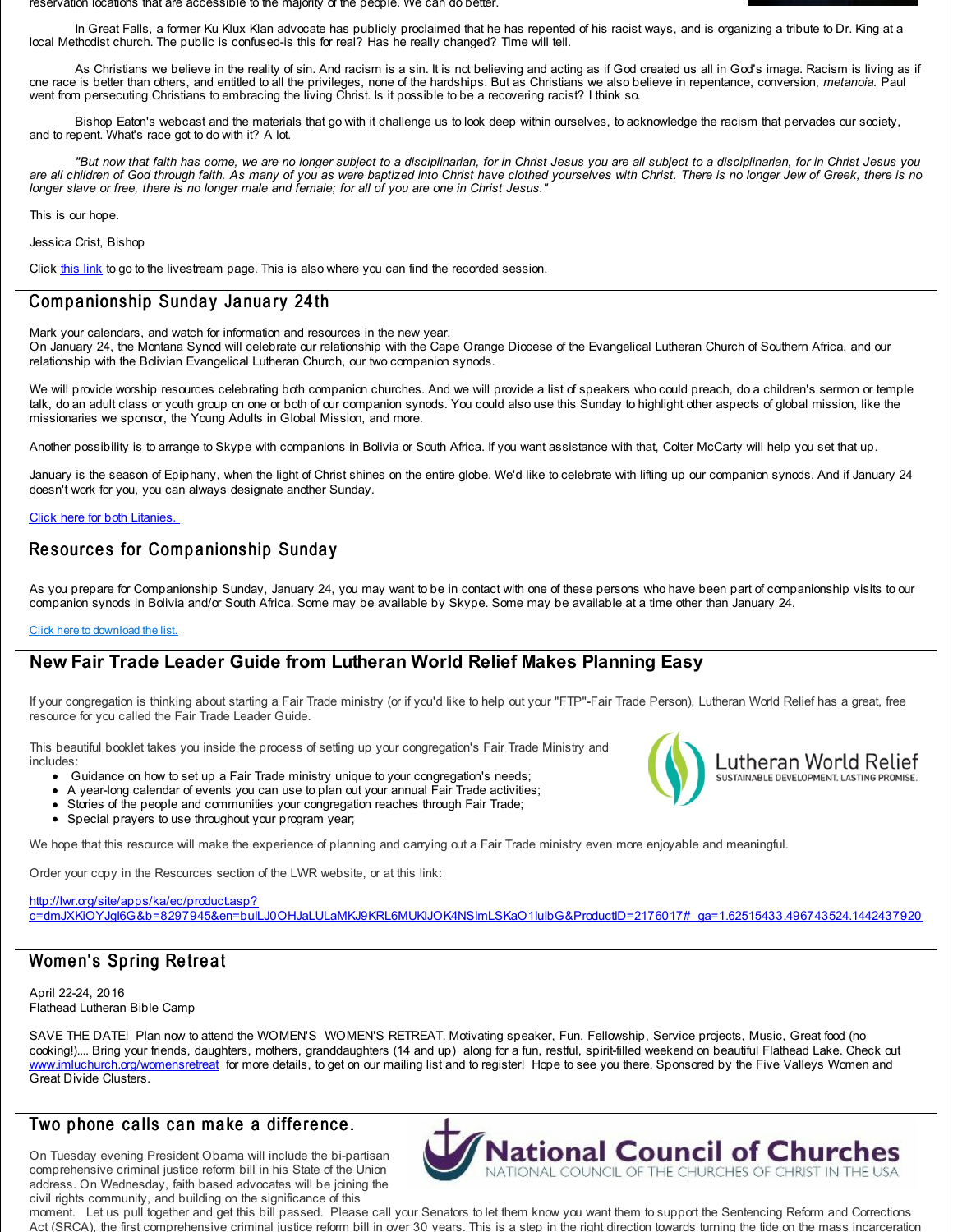Act (SRCA), the first comprehensive criminal justice reform bill in over 30 years. This is a step in the right direction towards turning the tide on the mass incarceration crisis plaguing our country. For more information on SRCA, [click](http://r20.rs6.net/tn.jsp?f=001KrBvKmQaSOiw8pH6hy8Wh96lvg1AM4L7BI364AK0x702nq9ZZZMXf9qgAjTulgtTBPWh2aJfr9QGOd70t-khUqIO12KReyfj2au0smzLVf4OoDEYYbc99Po83RR17WuQKpNM2X-TqM0nbokFG9EqCZ2e1I5kzjR-tooMYKNgT-hI1yADaUJR5ghKQknI_3OQl5AXclr5VhXnO1wnWMjQa_wb-Yvi3MawsgOkjNc5F53QLtv0KRkVQvwxUr32h0WG9h52bhC75x2TGfRYm3MxWQ==&c=&ch=) here.

#### **Guide for making calls to your Senators**

- Call the Capitol Switchboard at 202-224-3121 and ask for your Senator's office
- Introduce yourself as a constituent and a person of faith to the person who answers the phone and tell them you would like to leave a message for the Senator on legislation.<br>"Please tell Senator
- that as a person of faith I support the Sentencing Reform and Corrections Act and urge the Senator to support it as well."
- Ask for an email or written reponse to your call.

On Wednesday, make the call for justice.

#### Directory Updates

Changes to 2016 directory:

- p. 13: Mitch and Mary Jones' address should be 400 W. Broadway, not 40.
- p. 27: Karen Sethre, not Karin.
- p. 31: Joe Wahlin e-mail: [jowahlin@blackfoot.net](mailto:jowahlin@blackfoot.net)
- p. 31: Barbara Westhoff e-mail: [barbaraj.westhoff@gmail.com](mailto:barbaraj.westhoff@gmail.com)
- p. 60: New Hope Lutheran Church (not Ministry)
- p. 77: LPA Pam Carter, delete home phone, add cell: 406-855-0364

Please let us know of corrections to the directory. The roster will continue to be updated on our website under the Resources/Directories section. A pdf of the entire directory is [available](http://r20.rs6.net/tn.jsp?f=001KrBvKmQaSOiw8pH6hy8Wh96lvg1AM4L7BI364AK0x702nq9ZZZMXf9qgAjTulgtTLCqZfKglZkODJUtGsHFvY-wskzX2XpwWwY2V8Fi5N-W1yCaf60sgJW3ED0tzDxbhpIHCJ0hk6Bh-DRsL8wWgezcgug7LKyEEEpkd59vWm3mdAqdhncSYWFqn0sa3LT6GQ3LyQdSFxR2fRxdXsjOVcXTCHTfop8_CESpgWISkOZHMd9bHypXGhXcG2DnhsPEGSBNIiMzcF2k=&c=&ch=) here.

#### A Chico Heads Up

*Do not delay in making your room reservations.*

The Pastors' Conference at Chico from Mar. 29-Apr. 1 will be hosting the presiding bishops of the ELCA and the Episcopal churches, as well as, the Montana

bishops of each of church body. Because we are anticipating a larger the usual registration for this event, please consider making your room reservations now. There is still plenty of space available at Chico as we have reserved almost the entire facility. But, we are expecting that some event participants will have to stay in places other than at Chico Hot Springs. So, if you have not made arrangements yet. I urge you to do so soon. The information for registration for the event itself will not be going out until early February (Fat Tuesday, which is our "usual" target date, unless, of course, plans change between now and then!).

Blessings!

Pastor Linda Webster *Logistics Chair for the Pastors' Conference*

#### *P.S. Chico Hot Springs Resort and Day Spa phone: (406) 333-4933*

Reference the MT Synod Pastors' Conference when you make your reservations to get our 35% discount on your room costs.

#### Sy nod Hous e

Everyone is busy cleaning up from Christmas, getting ready for annual meetings, and the regular routine of busyness. And then comes Ash Wednesday - all of that in four short weeks. How are your Lenten plans coming? Will we have a theme or a series? Who is making the soup? Will we do a pulpit exchange? Who will provide music? And the list goes on.

Now is the time to consider dedicating at least a portion of your mid-week offerings during this season to the Synod House Campaign. During this season we will be again reminded that "...the builder of all things is God." His work...our hands. To Him we give our thanks.



**Cherish All Children** 

# Previous news and notes: **Click here to [download](http://r20.rs6.net/tn.jsp?f=001KrBvKmQaSOiw8pH6hy8Wh96lvg1AM4L7BI364AK0x702nq9ZZZMXf9AKPYfRqSW5LJHgX7382-jnnvBBlwe-i16NrfQtOLsxR8wHmJM1_GsMxNPXv0QyFRVpPkbvp3LI0mw5ulUC5kjmARouDxeJG13rGT8z1Rl00NB3tD7Vj1rSU0084DDcSyBnqiVEI1N7i9JgzF_6dXQ0B5bjoeHpHyFzcJ09hrD3XHd_suqm4MABdByai-Gnlid-hqlgerHgNt73HE4Xu54=&c=&ch=) the 2016 Annual Meeting Letter from Bishop Crist**

### Starting Strong:

Opportunity for Clergy who have started a new call in the last 12 months.

Have you started a new call in the last 12 months? Maybe it is a first call, maybe it is a second or third or fourth or fifth. We are re-designing the Transitions seminar to reach people sooner in the process of beginning a new call. The new design features a small group of pastors (up to 6) meeting with a coach by video conference to learn from one another and from the coach about the issues common to transitions.

The cost is \$200 for 6 sessions. The first 6 who sign up will receive a scholarship of \$100. For more information, contact Pastor Jean Larson [jeanklarson@gmail.com](mailto:jeanklarson@gmail.com) or 406 360 7658, or the Montana Synod Office. Or go to the website: [www.jeanlarsoncoaching.com](http://r20.rs6.net/tn.jsp?f=001KrBvKmQaSOiw8pH6hy8Wh96lvg1AM4L7BI364AK0x702nq9ZZZMXf9AKPYfRqSW52mH2zPakAofgdemehDJjtsGczA_j_5BUBTODOjSQUGovWRByrNuQd1pgKrLCVDDOUSux_TvV65LVuoG1sP_6U66LaYBkaJzlbmwjHR3Ycbt8AALyvMU-rA==&c=&ch=)

The group will start in early February.

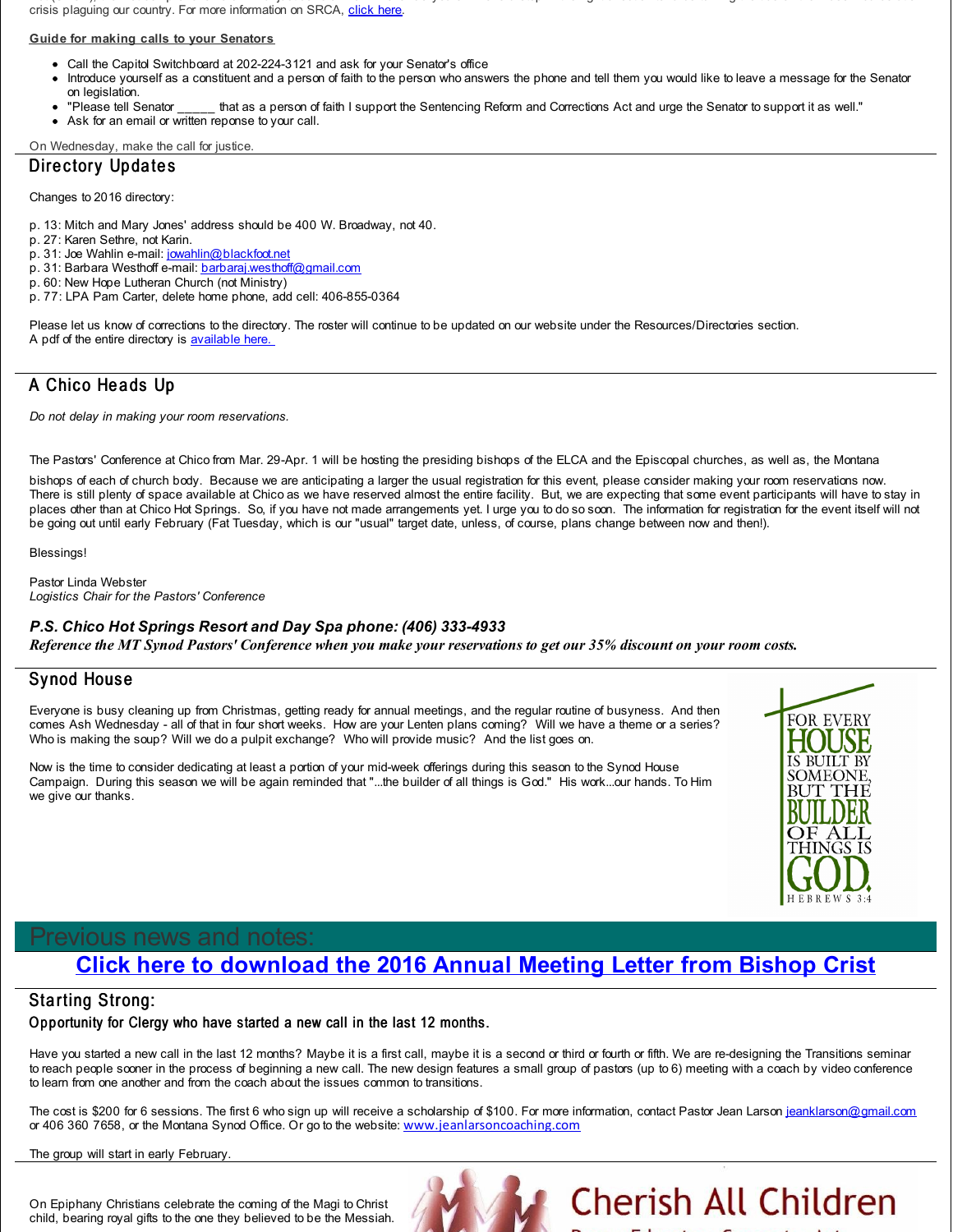

Pray + Educate + Connect + Act

We learn that God's love, as seen through the birth, life, death, and resurrection of Jesus, is meant for all the world, even those from faraway places.

And what kind of Messiah will Jesus be? Psalm 72 provides an answer to that question. What amazing words of hope to those who suffer the oppression and violence of sex trafficking! Their lives are precious! God is at work to redeem them!

Jesus calls us to be light for those victims. January 11 is International Human Trafficking Awareness Day.

#### **Between today and January 11, I invite you to:**

1. Sign an online [petition,](http://r20.rs6.net/tn.jsp?f=001KrBvKmQaSOiw8pH6hy8Wh96lvg1AM4L7BI364AK0x702nq9ZZZMXf9AKPYfRqSW5ycz7rdMVJl_-m8IPJLgwD_zybhiPqzA-uhRaAV2AowbPSd_-jb48w7LGR_WD4vXXLWXJeoGsDoxvmj7Qi1gzbbfr1P6kizBWY81JOMU89N67u0-b-v3tF_jQcnLmvo5uX0zyIfJU4njzeqkbU6oy0r3-CUVHbJUbnOJo4pEL1_QEMomvbCSwbchXdvUtGBwhkXGEMszXAqmW1Aw_THl-5L3cHjOauvOYMQAyo3pW8TJp5KwWHTZ713wMas86gNmDXMY1jK7ATG6vcN7uw9MVsN5UcYavHk0REta1vslnPlOjVx4JhK3LXowzgP4p_JS5iHlB8CezmzQ=&c=&ch=) asking the Associated Press to stop using the phrase "child prostitute."

The words of a young woman who was trafficked:

I was not a child prostitute or child sex worker. I was a victim and survivor of child rape. And so are the other kids out there now who are being bought and sold for

*sex. They are victims and survivors of child rape.*

But, too often, when the media reports on child sex trafficking, or attempts to tell our stories, the ways we are described mislead the public about what is *happening to trafficked children.*

2. Share this link on your Facebook page and other ways you connect with your friends.

3. Share this link on your church's Facebook page, website, bulletin, or newsletter.

Over the rest of January, track the language used in the news you read or hear when there is an article or report about child sex trafficking. Is the language appropriate, according to what is said in this petition? If not, contact the news editor to share your concerns and request that improvements be made.

Gracious and merciful God, we thank you for caring about the needy, the weak, and the poor. Help us to be your hands and feet of service to those in need. We thank you for seeing victims of trafficking as precious and redeeming their lives. Help us to share your love for them in creative, **effective ways, so the oppression and violence may end. In Jesus' name we pray. Amen.**

Today's*Wednesday Prayer* was written by Diaconal Minister Amy Hartman, National Director of Cherish All Children.

#### Calling All Coaches!

As the new coaching coordinator for the Montana Synod, I am compiling a list of everyone who is trained in some form of coaching, who might be interested in coaching for the church. Every coach - ordained and lay-is invited to sign in. The ELCA is revamping its approach to coaching, and we want to be prepared for however the Montana Synod decides to make use of this good and helpful tool.

If you are interested, please email me the following information:

Your name and contact info, including your coaching website, if you have one. Please also include the congregation to which you belong.

Your training and experience. Please specify the type of coaching you do - leadership, executive, or life coaching on the one hand and programmatic coaching (Natural Church Development or other church-based program) on the other. Or both. Specify the provider and dates of training, the number of hours of instruction, and any mentoring hours you have received (or provided). Regarding experience, please be specific - if you do leadership/life/executive coaching, note how many individual and group client hours you have in, and any professional credentialing you have achieved. If you do programmatic coaching, please specify how many congregations you have worked with, approximate dates of service, and with which programs. Also please specify if you are a volunteer or professional coachthat is, if you work on a pro bono or fee basis.

All these specifics will help our database be as complete and useful as possible. Please email your information to: [jeanklarson@gmail.com](mailto:jeanklarson@gmail.com) Thank you!

Pr. Jean Larson, Montana Synod Coaching Coordinator



**NRIT News:**

*The following events require pre-registration:*

#### Midwinter Theological Conference - Spiritual Pilgrimages - Following a Migrant God: Pilgrimages, Chosen and Unchosen with Dr. Marty **Stortz**

All over the world people are on the move. This past year 237,000 pilgrims made the journey to Santiago de Compostela in northwestern Spain. At least that number of refugees and asylum seekers sought entry into the European Union. Add to these numbers people in this country who find themselves temporarily or chronically without a permanent address. All over the world people are on the move.

On the surface, pilgrimage, trans-national migration, and homelessness seem to have little in common. But these experiences come together in Jesus, who observed to disciples then and now: "Foxes have holes, and birds of the air have nests; but the Son of Man has nowhere to lay his head" (Luke 9:58, Matthew 8:20). What do these experiences tell us about a migrant God?

#### Feb. 1-3, 2016 at Izaak Walton Inn, Essex, MT (11 CEUs)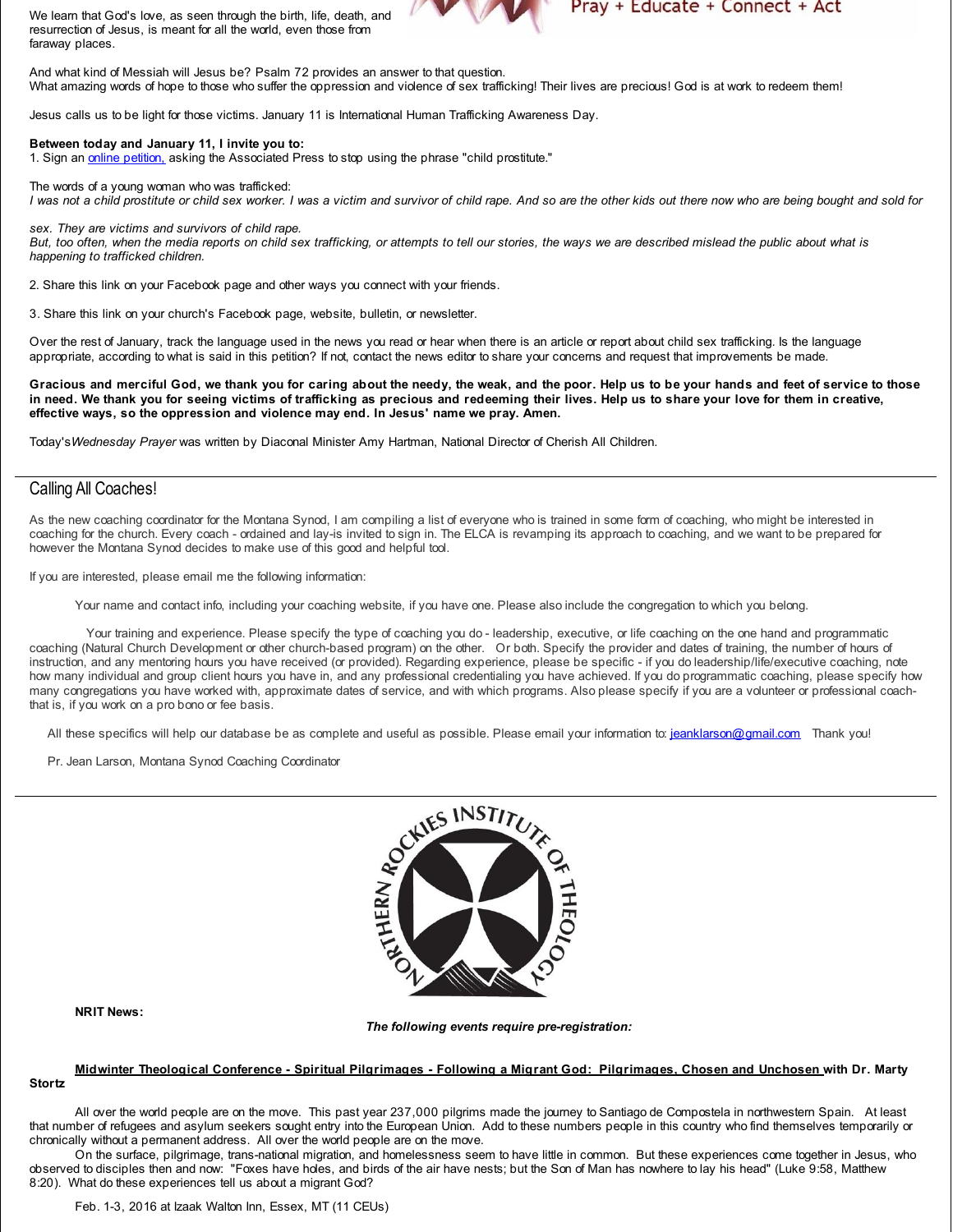#### **SCHOLARSHIPS!**

We realize that new pastors can carry heavy educational debt. We also know that some churches are not able to provide the recommended amount of continuing education assistance and what is offered doesn't always go far enough. At the same time, we strongly believe in the importance of continuing education for our synod and we support the ELCA expectation of 50 hours of continuing education credits a year.

- Scholarships are now available to cover half the cost of NRIT events.
- Apply online or by leaving a message for Jenny at 406-453-1461.

\*NRIT is grateful for financial gifts in support of this scholarship fund. Designate by writing "Jessica Crist Scholarship Fund" in the memo line.



The Reformation 500 Task Force is looking for people to serve with our group. The only requirement is an interest in Reformation history and how the church is continually reforming. Many of our meetings are held via Google Hangouts so that very little lengthy travel is necessary, also helping to fulfill the first benchmark of the Montana Synod, "Meet the future boldly." If you would like to join our fun group, please contact Rev. Tonya Eza.

In conjunction with the Montana Synod's third strategic benchmark, "Deepen faith and witness," the 2016 Synod Assembly and Theological Conference theme will be the 500th Anniversary of the Reformation. Yes, it's a year early, but this is part of how we meet the future boldly, so that when 2017 comes along, we will all be prepared! In conjunction with the Synod Assembly, the Reformation 500 Task Force is sponsoring a Reformation stole and banner contest. We invite the member congregations of the Montana Synod to bring original stoles and/or banners with them to the Synod Assembly in June. Following are the rules that we ask you to follow:

If you are making a stole:

- Stoles must be able to be worn while presiding over worship, and should be able to withstand 10 worship services (feel free to experiment with materials!).
- Stoles should be between 3" and 6" wide at the shoulder, and between 48" and 54" long.
	- o Be sure also to consider weight of stole and range of motion for the pastor in your design.

*Stoles need to be appropriate for a liturgically red service*

- o Red doesn't need to be the only color in the stole, but it should play a prominent role in the color palette of the stole.
- The stole should be your own original design it is fine to use established patterns (provided they are not copy-written) as long as they are put together in your own way.

#### **If you are submitting a banner:**

- Banners should be appropriate for display in a worship context
	- o The size of the banner should be able to fit comfortably within the dimensions of your sanctuary.
- Banners should be of an original design. You may use established patterns (provided they are not copy-written) as long as they are put together in your own way.

Please bring the stoles and banners with you to the Synod Assembly, and they will be displayed in a place where everyone can see. Assembly attendees will vote on their favorites.

Questions? Please contact Rev. Tonya Eza, chair of the Reformation 500 Task Force, or any of the other members of the group.

# Flathead Lutheran Bible Camp

# **Retreats, Events, and Updates:**

For additional information about these great upcoming retreats and events, check out our website at [www.flbc.net](http://r20.rs6.net/tn.jsp?f=001KrBvKmQaSOiw8pH6hy8Wh96lvg1AM4L7BI364AK0x702nq9ZZZMXf6VgkKvLvfJ3YCxM1emHu_aYlu-VXYLwcS6W-lxAe93-OmACYHjIKmbHCJ2y3zG9XxIa5tcnSzfvpfj5-2i926vn-Cg0ZNP5YpMTsSb-5ez3gu-mEQA3zvFX3lToLtM6Teo0rLXEHq0Hf_yq3xDP3HWIPXWpqNNCMGf9UQQSYU_1Jt5Pv08Paatroub0RkRNwYi1DIXR_snG&c=&ch=)! Also, watch for our 2016 Summer Brochure

*around Christmas! Be sure to register early for your first choice of weeks and programs!*

### January 21-22: Camp Songs & Liturgy Review Retreat

FLBC will be reviewing camp songs and liturgies in preparation for the 2016 summer camping season! You are invited to join Pr. Roberta Smythe, Pastor Grant Applehans, Jeremy Duprey, and others for an overnight retreat at camp, from Thursday noon until Friday noon. Call

the camp office for more information!



# January 22-24: Junior & Senior High Youth Ski Retreat

Come with your youth group to ski or snowboard at Whitefish Ski Resort or Blacktail Mountain. Enjoy excellent food, fellowship, worship back at camp! CLICK **HERE** for more [information!](http://r20.rs6.net/tn.jsp?f=001KrBvKmQaSOiw8pH6hy8Wh96lvg1AM4L7BI364AK0x702nq9ZZZMXf6VgkKvLvfJ3aXX0WullW7RpoM_XpeRGASI9i-5s49lfj-gUXV3lTz3n8JUKtiG8k5PJeVYpApZeKJ0RQ3qmZ3DiLmAPHdIi0Q-EswhU_jp2O7Aa_NTwbnPoTognJc70hPGCLbRgkht85w9TmgcVtOCkEFLupiRHqZMO-4kTxMv5mTHgqAFNNQwwvM1x2hR2XX1iDZWdY0Xx&c=&ch=)

# March 13: Outdoor Ministry Sunday

Celebrate camp on Sunday, March 13th at your congregation (or pick a Sunday that works for you)! [CLICK](http://r20.rs6.net/tn.jsp?f=001KrBvKmQaSOiw8pH6hy8Wh96lvg1AM4L7BI364AK0x702nq9ZZZMXf6VgkKvLvfJ3hdRdWyi3Xq83yE_nl9_1VncWFKM585cAk1gbMw1R8MTuHDTPv8ETTsmlGcdYqr3o0qSUvMF6MB3jRjqVde6jMxkauYcIml-eVGlntfyJ60qOasfq3rtfBVVlqETiWGHgA1dwqrp2bZ9APCqr7kVfXJGdEfvaMlsmfV2b8CR7w5Xjf3CZED2PMDLKkruE3fyQ&c=&ch=) HERE for more information!